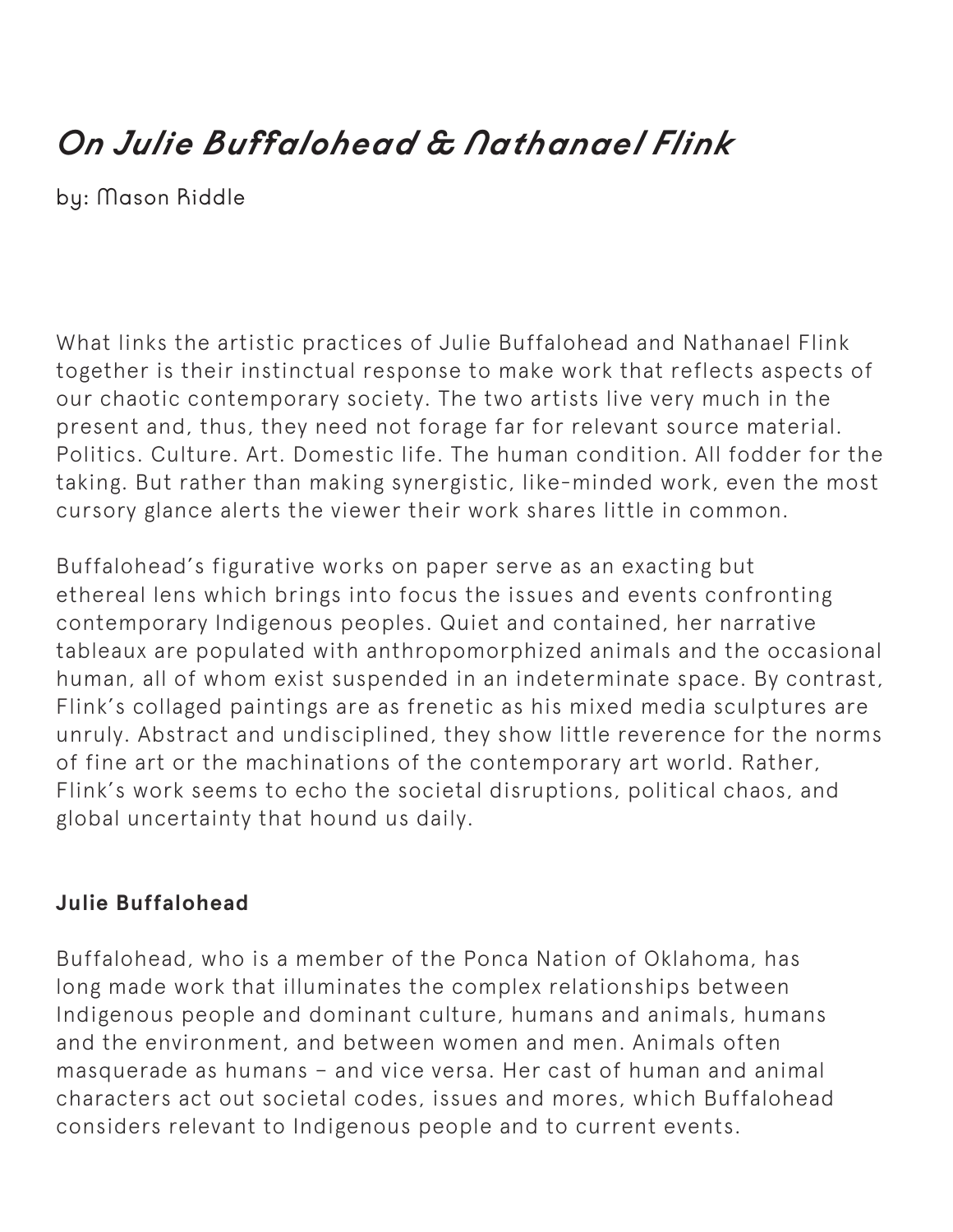Buffalohead's current work signifies a shift in both scale and focus. She continues to work on thick sheets of Lokta paper, a tactile and often richly hued handmade paper from Nepal. But instead of working across one or two sheets to create a single work, here, she has collaged numerous bits and pieces of Lokta onto long stretches of watercolor paper to create works measuring up to 18-feet in length. Still deploying her hallmark illustrative style, she has carefully rendered her figures in white ink, charcoal, graphite and acrylic paint. Often more ghostlike than flesh and blood, her figures deftly imply the magical and the real, the spiritual and the commonplace all in a single work.

Buffalohead has also introduced a new stylistic element into her current work, a graphic patterning motif based on what is known as "ribbon work." An appliqué technique, created initially by the women of Prairie and Great Lakes tribes in the early 17th century, it originated when Europeans brought silk ribbons for trade. Defined by cutout, opposite patterning, and light on dark or vice versa, the decorative technique quickly spread to other tribes.

Buffalohead has also thematically realigned her finely-honed craft of storytelling, be exchanging more personal tales of motherhood and domesticity for narratives that express a more public or political stance. Her gaze is focused on real world events. For example, *You are on Indian Land* is a stylistically lyrical but excoriating response to the 2016 protests and often violent events that surrounded the impending construction of the Dakota Access Pipeline.

To be built near North Dakota's Standing Rock Indian Reservation, the pipeline is a potential environmental threat to these Indian lands. Here, rabbits sit or hop along concrete barriers inscribed with 'You are on Indian Land', barbed wire surrounds the pole of an upside down American flag, and a No Trespassing sign is an authoritative warning. At the left, a deer with a blanket of native ribbon work thoughtfully surveys the rabbits. To the right of the barrier, a coyote in a pink tutu stands on its hindlegs and grasps a star-topped wand, as if to wave away the entire event – and maybe even the colonial history of these lands. The work is a wolf in sheep's clothing.

Buffalohead concedes that her work is, in part, autobiographical. It signifies not only her thoughts about daily life, but also the Ponca Tribe, belief systems and the larger Indigenous culture.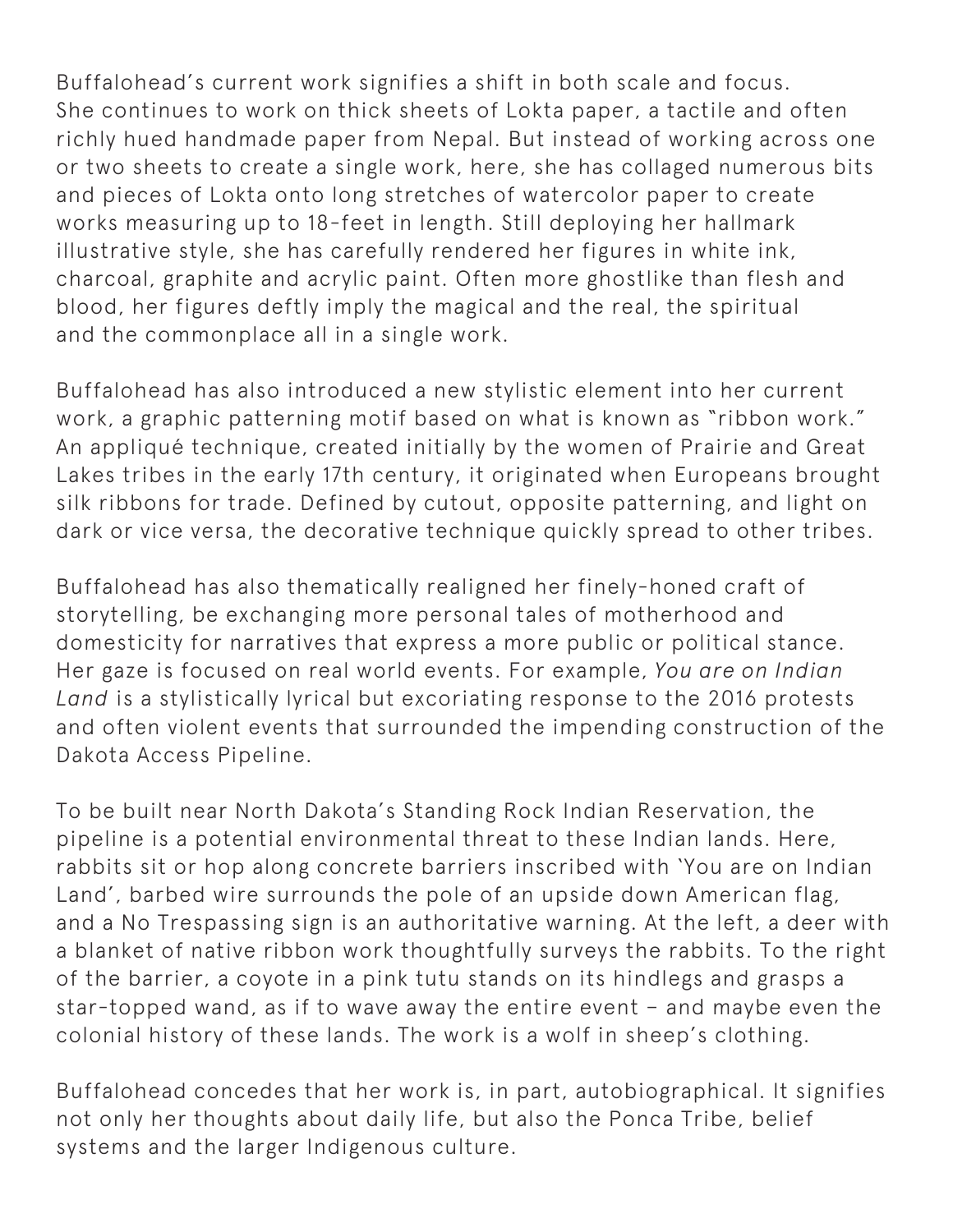As a member of the Deer Clan within the Ponca Tribe, she often draws the deer image as a stand-in for herself. "My work references my tribe, my clan, and the realness of things, as we – Indigenous people – see it. Our way is different than the way white people see things," she states. Buffalohead also sees the coyote as an alter- ego. Like the rabbit, the coyote is, often identified as a Trickster figure by Native people. The Trickster is a revered and feared shape-shifting being, who can demonstrate positive and negative attributes through various powers.

*Stolen Sisters* is Buffalohead's poignant response to the disappearance and murder of hundreds of Indigenous women, a very real and ongoing cultural tragedy, in Canada. A general complacency about this horrific situation gave rise to the movement called Stolen Sisters, which has gained visibility and traction in recent years. Here, across an empty expanse that transitions from black to grey to white and back to black, several deer, a coyote and numerous dead ravens create an oblique storyline.

The work raises several questions. If the dead ravens, shrouded in ribbon work covers, symbolize the dead or disappeared women, do the deer, some with ribbon work blankets, represent the complacency of a larger dominant culture? Does the coyote, appearing again in a red tutu, represent good or evil? And does the background color shift from black to grey to white and back to black, symbolize the transition between the worlds of the living and the dead?

*Stolen Sisters* is an elegant, spare work that demonstrates Buffalohead's skill in addressing difficult and evocative subject matter. She has perfected the uncanny ability of deploying a figurative narrative across an empty, two-dimensional space with no horizon line or background. These expanses of flat negative space have become essential to the power of her storytelling, a way of pacing the viewer's reading of her narratives, which weave together the magical with the real.

For Buffalohead, the coyote as Trickster signifies the complexity of life. "Life is not black and white. Things live in the grey area," she says. "In Indian culture, animals and humans transition between worlds, between the living and the non-living. Humans can become animals and animals humans. Things are simply not just right or wrong."

Buffalohead's work makes this abundantly clear.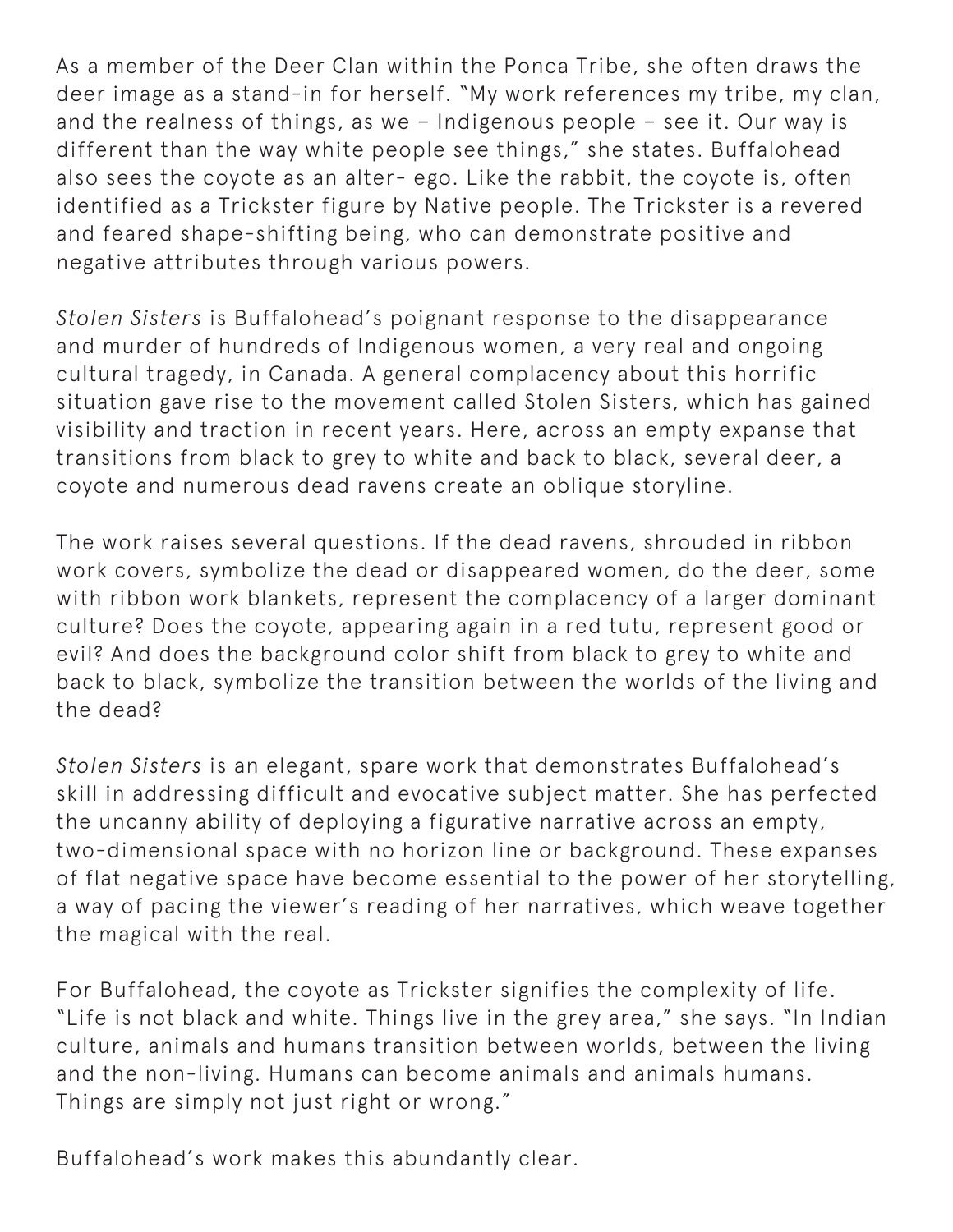## **Nathanael Flink**

Flink's oil on canvas/panel paintings and mixed media sculptures are nothing short of a full-frontal assault on the Nemeth Art Center's expansive gallery space. With its high ceilings, tall windows and long stretches of wall, Flink's work both anchors and activates the space. His colorful, abstract paintings, from a series titled *Interior Exterior*, have been hung, ostensibly, at random. Perched high and low, in small groupings or alone, the paintings convince the viewer's eye to follow them around the space, as if one was on a treasure hunt looking for clues. In fact, this idiosyncratic installation makes clear that Flink has a keen eye for making the considered look random.

Likewise, the floor has been manipulated into something of an obstacle course. Four, plinth-like forms of varying height have been constructed from an array of found materials. Two totem-like sculptures are constructed primarily from oddly shaped pieces of foam. Painted or not, the foam adds to the visual and material mix. And then there is the brightly hued, relief piece that originates on the floor and ends up on the wall, or perhaps it is the other way around.

To be clear, Flink's installation of more than 20 works is an unpremeditated, gut response to the Nemeth gallery space. Experimental and in visual flux, the installation's goal was to "push the boundaries on how the space can be used. It's an exploration of relationships," he explained in an early June conversation at his Minneapolis studio. "I'm building the pieces on-site, and slapping stuff up on the walls, to see what relationships happen. Relationships between various colors, between forms, between form and color. I wanted to push the spectrum on how different materials and color relationships interact."

If you're thinking "Gonzo Journalism," you are not far off.

Flink does not consider this body of work as finished, but rather an idea, an experience in process. It is a fluid state of affairs. The installation is not meant to look like a polished offering in a commercial gallery. Rather, Nemeth provided Flink with an opportunity to experiment - to see how colors, materials, textures and compositions interact and create relationships.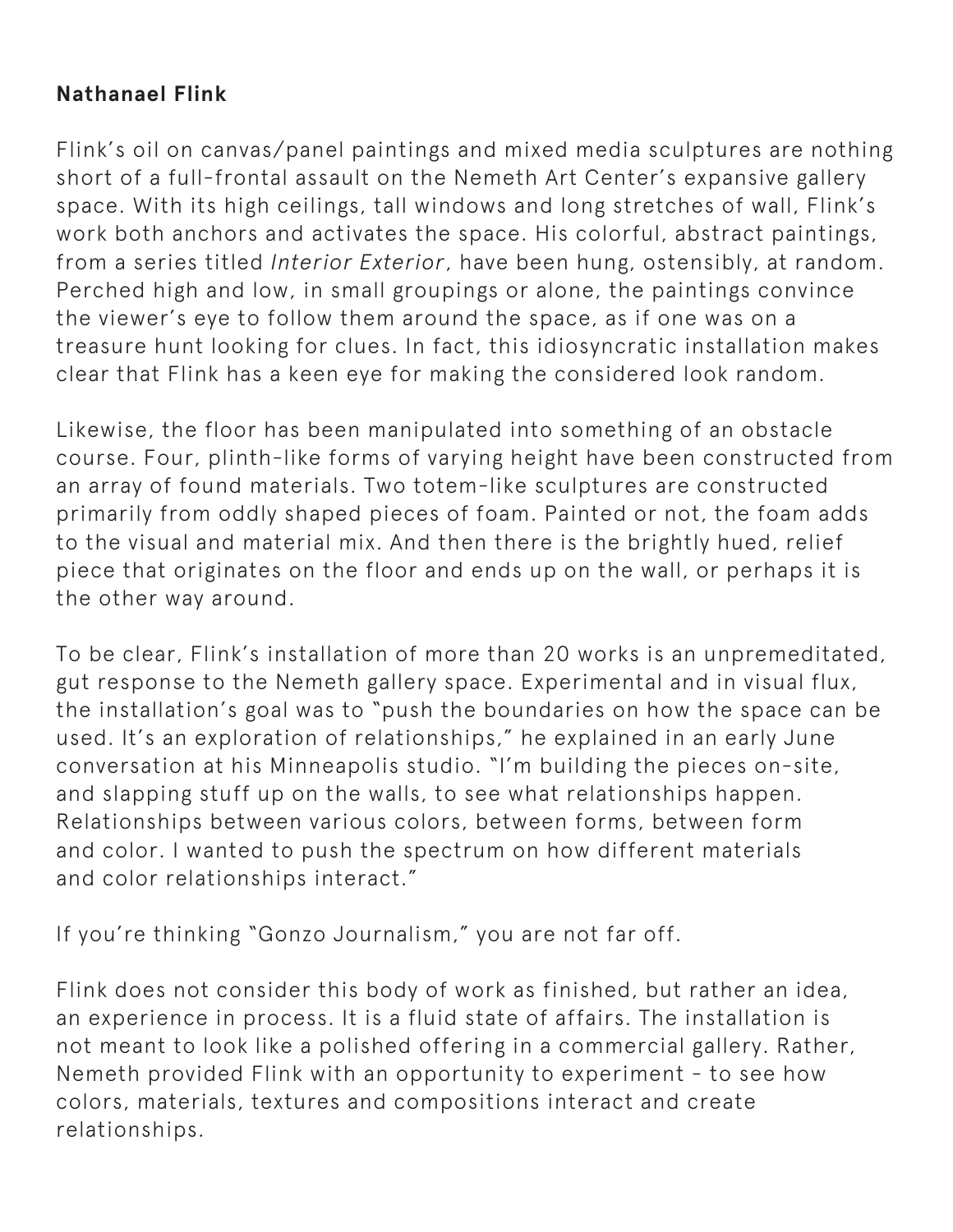With his sometimes collaged and often effusive paintings, Flink intentionally forces a dialogue with the accepted norms defining contemporary painting, as well as the self-centered velocity of the contemporary art world, with its art-fair-a-day mentality. Ranging in hue from monochromatic black and whites, to a raging pink or a saturated teal blue, these modestly scaled works should be considered in relationship to each other, and not derivative of other art. Flink also suggests they are metaphors for his personal relationships – those with Julie and their child, with friends, family and colleagues. "With these paintings, I am trying to create a sensitivity to the complexity of relationships," he says.

The four platforms, or plinths, created from scavenged materials were constructed in situ, in the gallery space. Their seemingly haphazard construction from wood, upholstery fabric, velvet, mesh, and luggage straps suggest all manner of things, like furniture, particularly when seen in physical proximity to each other. Like a showroom ensemble. They beg to be sat upon, like a bench. But, no, that doesn't seem quite right. Do they resemble coffins or sarcophagi? Actually no, not unless each was made for a square dead thing. Ultimately, these platforms elude any specific function or identity. They are simply part of and in relationship to the objects in the larger installation.

Flink titled the two foam totem pieces *Prometheus* and *Taurus*, names associated with ancient Greek and Roman sculptures that were carved from marble or cast from bronze. Here, Flink is obviously countering, if not mocking, the Western world idea that sculpture must be solid and permanent.

In fact, the base of *Prometheus* is a blue painting by Flink. "The painting is holding everything up; it's unimportant as a painting, it just becomes a color," he says. He also views these works as figurative in their verticality. They are "metaphors or stand-ins for people. Their material shows a fragility, the fragility of people and relationships, versus such traditional sculptural materials as bronze, wood or stone."

For Flink, his work, particularly the paintings, investigate notions of *Interior* and *Exterior* and how one considers or visualizes the exterior world from an interior place, a process that involves memory. For example, one is inside, trying to remember the outside.